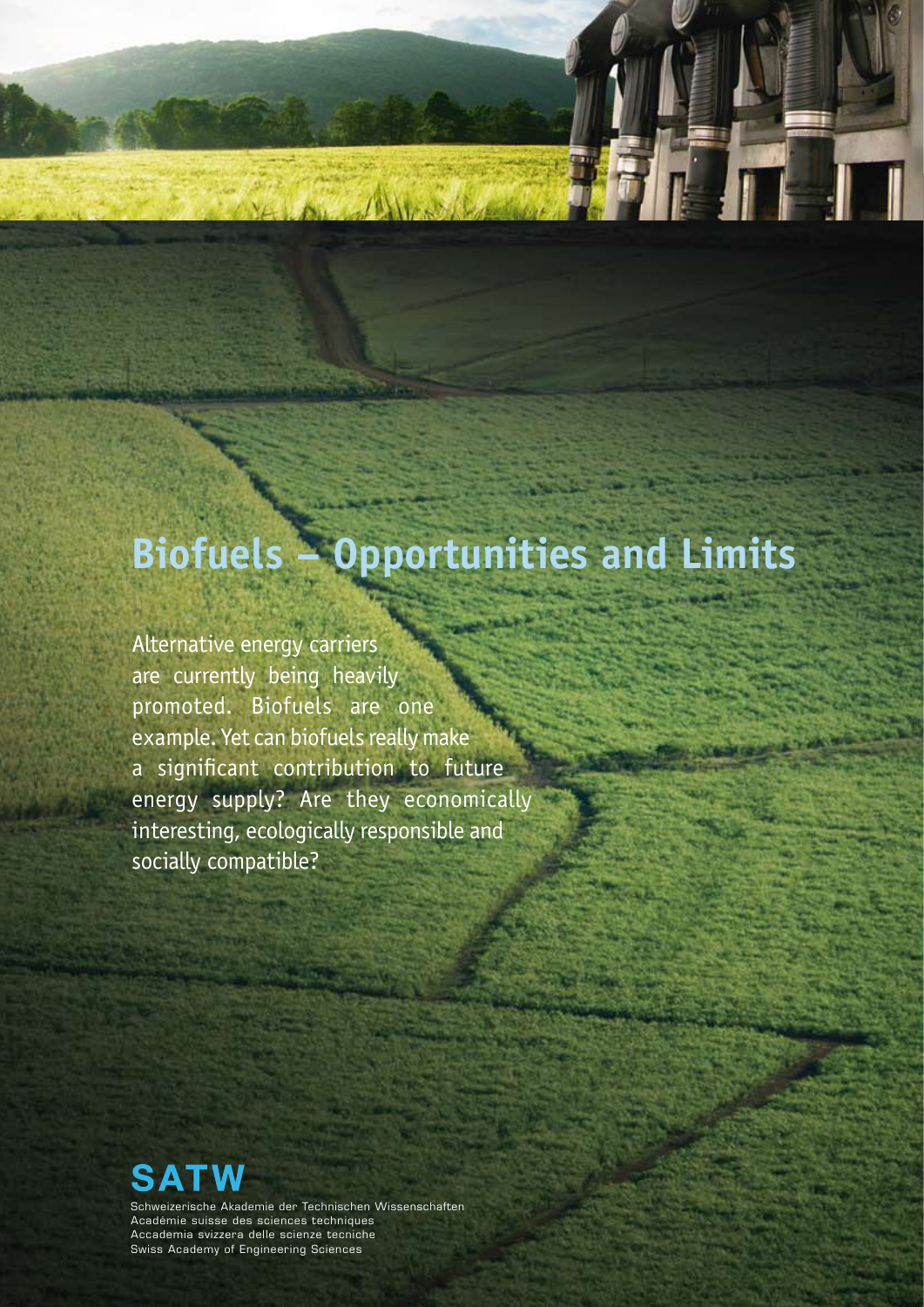

# 2<sup>nd</sup> generation

The development of procedures to produce biofuel from wood, agricultural residue, energy crops and paper (second generation) or even from algae (third generation) is only just beginning. In order to avoid negative repercussions at a later stage, it is important to press ahead not only with technological development, but also with the analysis of social, ethical, legal and environmental issues.

### Stored solar energy

In the final analysis, biofuels represent stored solar energy. However, per square metre of shone-upon surface area, plants yield much less final energy than photovoltaic installations. A real photovoltaic collector harvests 15 to 20 per cent of solar energy; the maximum achievable value is around 30 per cent. On the other hand, the collector's manufacturing requires considerable amounts of energy and materials, which need to be considered in an ecobalance (life cycle assessment). Plants, by contrast, convert at best 10 per cent of solar energy into chemical energy. Half of that is required to sustain their metabolism. Agricultural field work and subsequent transformation processes in turn consume about 90 per cent of the energy stored in plants, meaning on average only 0.5 per cent of original solar energy make it into final energy. When it comes to surface requirements, photovoltaics thus scores much better: according to a study by EMPA Materials Science & Technology, driving a given distance by car would require 34 times less land if the car were powered by photovoltaic electricity than if it used biodiesel stemming from palm oil. But an important advantage of liquid biofuels is that the energy can be stored and transported without

difficulty. By contrast, the question of how large volumes of electric energy can be stored efficiently remains unresolved. Worldwide, great efforts are currently underway to optimise the efficiency of plants with a view to energy generation (so-called energy crops) and improve production processes for biofuels. Energy crops are preferably perennial, fast-growing grasses (miscanthus) or trees (poplar, willow), requiring little care, water and fertiliser and growing on land unsuitable for conventional agriculture.

# From field to tank

Renewable energies are currently the object of strong encouragement. Biofuels are one example. They are expected to partly replace fossil energy carriers, as they are just as easy to store and transport. Worldwide, first-generation biofuels are currently mainly produced from rapeseed, corn and sugarcane.

Renewable energy sources are currently experiencing a strong boom. In order to cap global warming, worldwide CO $_{_2}$  emissions must be reduced substantially. At the same time, a bottleneck is looming in petroleum supply, which in coming years will lead to price increases. In its 2007 report «Roadmap - Renewable Energies Switzerland», the SATW examined the potential of indigenous renewable energy sources by 2050. Even though the issue of biofuels was not addressed in detail, the study nevertheless confirmed that biofuels produced in Switzerland (and Western Europe) could substitute current motor fuel consumption only to a small extent.

It is thus clear beyond doubt that fuel consumption will need to decrease greatly over the coming years, e.g. through the use of more energy-saving vehicles, the development of public transport and the reduction of journey numbers. However, as shown by the SATW study «Erdölknappheit und Mobilität in der Schweiz (Oil Scarcity and Mobility in Switzerland)» (2008), this is all but impossible without drastic curtailments of our way of life. Although biofuels will play a comparatively limited role in terms of quantity, it is important to examine the opportunities and limits presented by their production and their use. The present analysis aims to lay the foundations of a balanced assessment of biofuels' future role in Switzerland and in other European industrialised countries.

### **Substantial encouragement**

Various Western industrialised countries have set themselves the goal of reducing their dependency on petroleum imports. In 2004, the US thus decided to invest substantially in the development of biofuels, thereby also indirectly supporting its national farming industry. While US interest in biofuels was chiefly motivated by fears of national supply bottlenecks, in Europe biofuels are mainly encouraged with a view to climate policy. Substantial investments are already being made in Germany in order to produce biofuels in large-scale facilities.

In 2007, biofuels also became a political and public issue in Switzerland, as various measures of encouragement – in particular tax reliefs – were discussed. There is widespread agreement that biofuels can replace fossil energy carriers to a limited extent only. Current consumption and distribution systems would not even require significant modifications. Although biologically produced liquid fuels are considered nearly climate neutral, their production elicits controversy.

### Much development work still ahead

Biofuels are produced from plants or plant-derived materials, i.e. renewable resources. Technical processes convert the raw plant material into liquid or gaseous substances such as methane, ethanol and biodiesel, which can then be used as fuels. First-generation biofuels, also called agrofuels, are based on agriculturally produced feedstock – predominantly rapeseed, corn and sugarcane. As with any extensive cultivation of agricultural crop, this can be accompanied by severe downsides: losses in biodiversity, greater water consumption and a substantial use of energy, fertilisers and pesticides in the fields. As a result, first-generation biofuels can display a strongly negative ecobalance.

### **Recommendation 1**

The SATW recommends the development of secondgeneration biofuels taking into account internationally agreed criteria of sustainability. While the energetic use of plants currently yields less energy per surface unit than photovoltaics, we may expect efficiency to increase in the long term.



**Biofuel production**

Crop residue, waste

### 1<sup>st</sup> generation **Crops** Corn  $\rightarrow$  Sugar  $\rightarrow$  Ethanol<br>Sugarcane  $\rightarrow$  Sugar  $\rightarrow$  Ethanol Sugarcane  $\rightarrow$  Sugar Sugar beets  $\rightarrow$  Sugar  $\rightarrow$  Ethanol Rapeseed  $\rightarrow$  Rapeseed oil  $\rightarrow$  Diesel oil<br>Palm trees  $\rightarrow$  Palm oil  $\rightarrow$  Diesel oil Palm trees  $\rightarrow$  Palm oil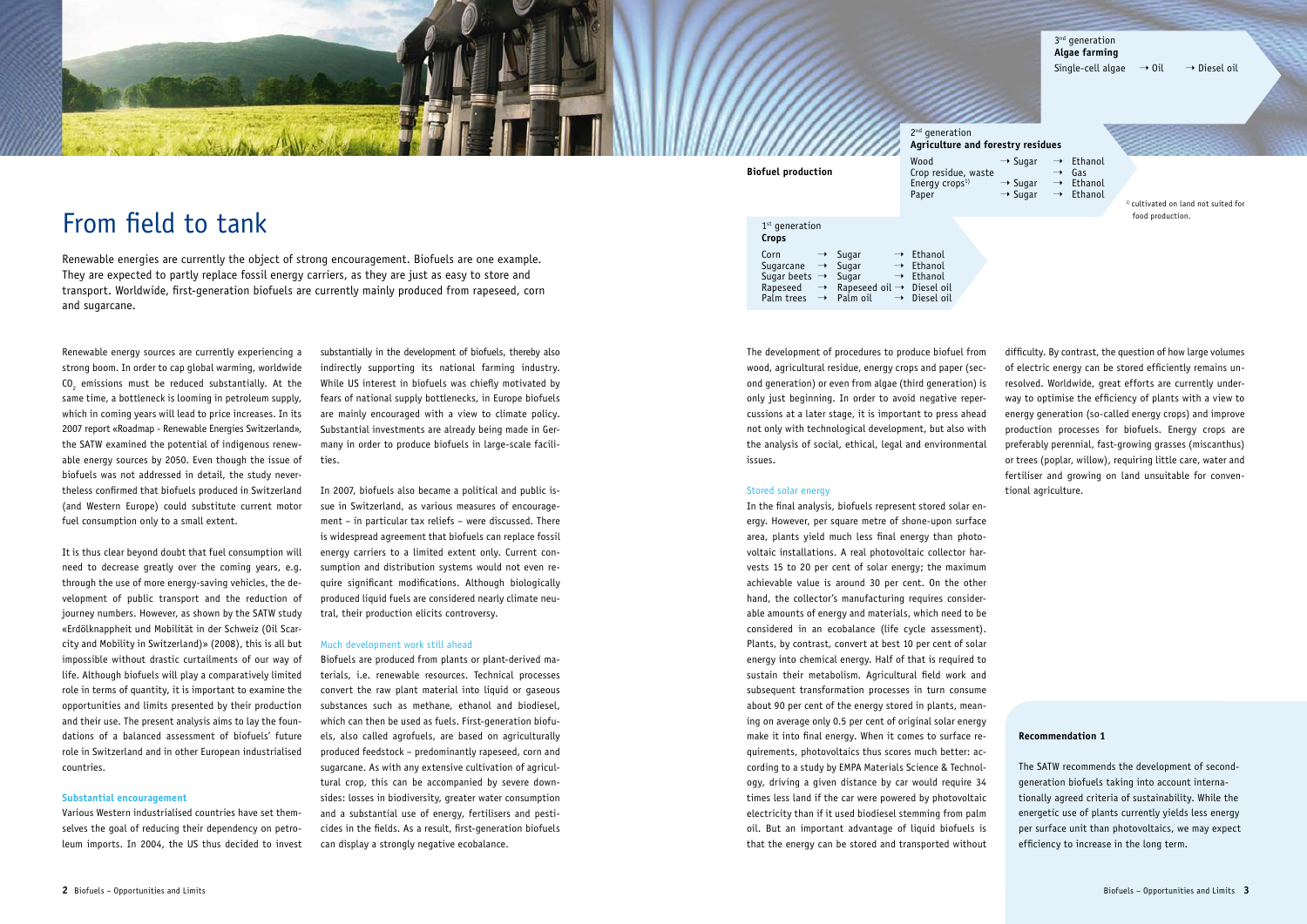

boosted by the increased exploitation of biogenic waste and wood. Biofuel production from waste has been practiced in Switzerland for decades, though far from countrywide. A 2007 study by EMPA Materials Science & Technology showed that using waste as a source of energy makes sense both economically and ecologically.

> For over 100 years, the company Borregaard AG in Riedholz close to Solothurn (former Cellulose Attisholz) produced up to 30 per cent of ethanol used in Switzerland from wood. As a byproduct, the chemical pulp-

ing of wood to produce pulp fibre generated a liquid with a high sugar content, which was fermented and then distilled to produce ethanol.

#### **Positive results for biogas**

The Swiss company Kompogas AG successfully operates over ten facilities in Switzerland and abroad, producing biogas from garden, kitchen and restaurant waste. Decentrally, manure is also being converted into biogas (mainly methane) on numerous farms. This biogas is oftentimes used for power generation. However, in this process over 50 per cent of energy is lost as heat. Biogas is not suited to being fed into the natural gas grid without prior purification, as it contains too many secondary gases and its pressure is too low. So far, purification and pressure increase have not been achieved under commercially viable conditions.

Using crop residue on farmed land to produce biofuel makes sense in principle. However, some of the crop residue, such as roots and a short stubble, must remain on the fields, since a minimum of biological matter is required to maintain the soil's humus layer.

# Biological waste – a valuable resource

Biological matter provides valuable substances that can be used for various purposes. This is precisely what hampers the production of biofuels. An interesting potential is seen in using biological waste for fuel production.

There is widespread agreement amongst experts that much biological matter is too valuable to be used as a mere energy provider. With regard to the utilisation of biological products, energetic considerations should thus go hand in hand with other aspects. Unlike technical systems, plants have the ability to build highly complex molecules with a minimum of energy. The fact that plants offer much more complex chemical structures than would be necessary for a simple energetic use (combustion) explains why biofuel production requires so much energy and entails losses.

#### **A very limited potential**

It is therefore fundamentally inefficient to make an energetically costly detour via plants for the mere generation of energy. It is far more effective to use plants as food or feed, or as feedstock for chemical products and pharmaceutical ingredients. The same argument, by the way, has long been advanced against the use of petroleum as a combustible and a fuel: the so-called «black gold» contains many substances that can be used for chemical syntheses. In future, if petroleum is no longer available at low cost, plant carbon will increasingly be used in its stead as a chemical feedstock in biorefineries.

It is obvious that biogenic energy carriers of the first generation will satisfy global fuel requirements neither today nor in future. The surface area available for agriculture is too low by a multiple. If 100 per cent of corn grown in the US – one of the world's major producers – were transformed into biofuel, current yields would only make it possible to cover around 7 per cent of US fuel requirements. Under optimal conditions, this percentage could be multiplied by four, if all lignocellulosic waste (woody cell components) were converted into ethanol. Today, bioethanol and biodiesel each cover around 2 per cent of US petrol consumption resp. German diesel consumption.

#### **Environmentally sensible uses**

Compared to fossil fuels, first-generation biofuels will thus remain a niche product, except for special cases such as Brazil, where ethanol produced from sugarcane is able to cover a large percentage of national fuel consumption. With a yearly 20 billion litres, the country is the biggest ethanol producer worldwide. At a global level and in the foreseeable future, however, biofuels will only be able to contribute marginally to bridging bottlenecks in the supply of petroleum products. For Switzerland, in such a scenario indigenously produced biofuels could at best sustain emergency services. If 100 per cent of corn grown in the US – one of the world's major producers – were transformed into biofuel, current yields would only make it possible to cover 7 per cent of US fuel requirements.

> Second-generation biofuels would make it possible to substantially increase energy production. While no estimation of the potential is available as yet, it seems obvious that energy yields could be greatly

### **Recommendation 2**

The plant parts used as a feedstock for biofuels contain valuable substances, from which – just as from petroleum – a variety of materials can be produced. Next to a focus on biofuels, the SATW thus recommends also encouraging the production of higher-value products from biomass.

Using biogenic waste as a source of energy makes sense not only economically, but also ecologically.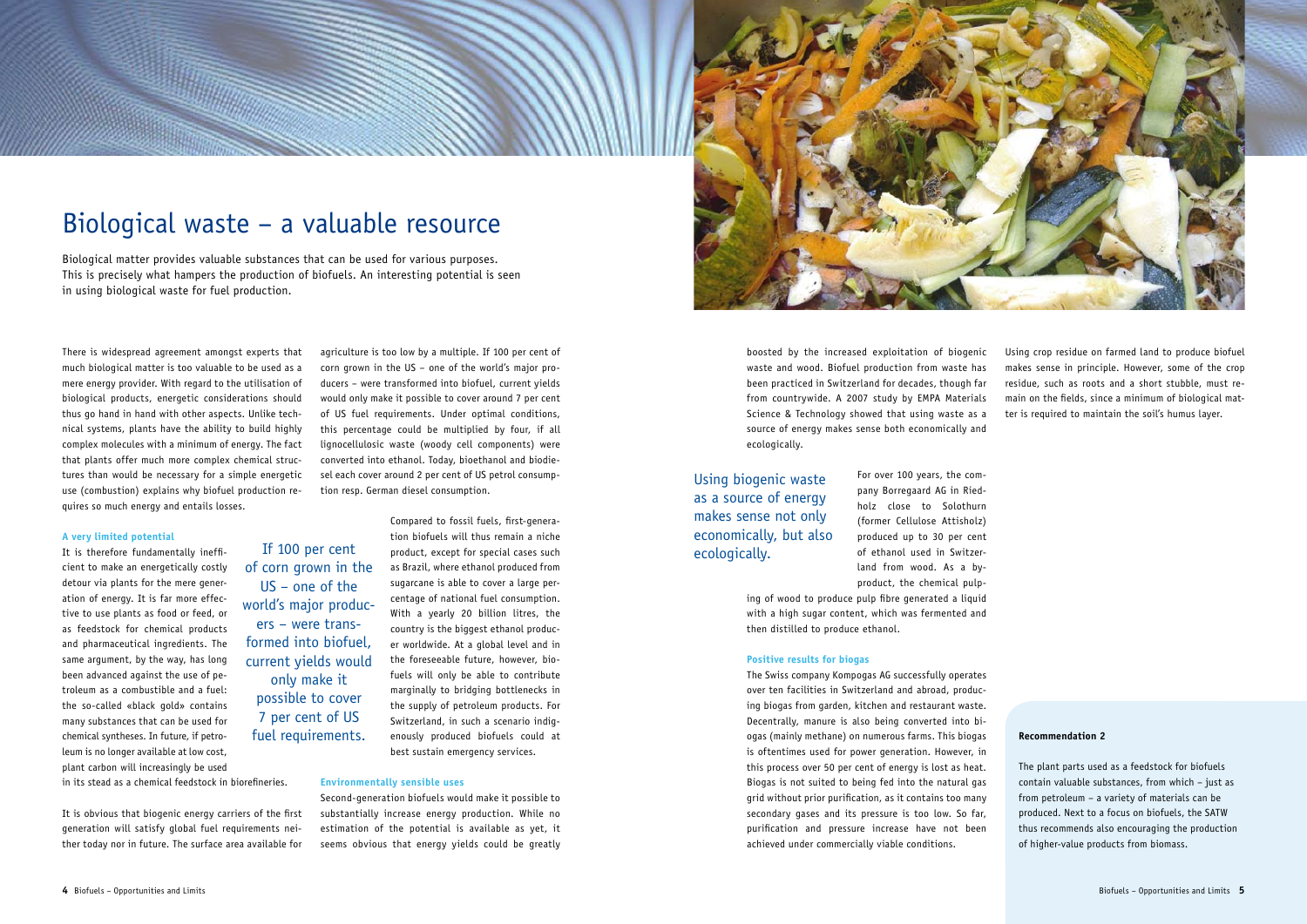



Large volumes of biofuels can mainly be produced where water is available in large quantities. If corn were cultivated only using artificial irrigation, each litre of bioethanol would require 3000 litres of water. Since over half of global grain production stems from irrigated fields, the factor water worsens the ecobalance of first-generation biofuels. Biofuel production could in future lead to increasing conflicts of water use.

For the Swiss Plateau, current knowledge predicts milder winters, more rainfall in spring and autumn, as well as more extreme events and less rain in summer. As long as we are spared severe droughts in summer, we may thus expect higher yields. However, in future some regions of the world will have to make do with much reduced water volumes. In these regions, hope rests on the development of drought-tolerant plant species.

#### **Cultivation is greatest burden**

In a comprehensive study compiled in 2007, EMPA Materials Science & Technology surveyed the production of biofuels from an environmental viewpoint. The following aspects were systematically recorded and brought towards a general assessment: energy efficiency, greenhouse gas reduction, acidification potential, topsoil erosion and losses in biodiversity caused by extensive cultivation. According to the study, by far the greatest environmental burden stems from agricultural cultivation. Deforestation or farmland conversion can even further worsen the ecobalance and augment greenhouse gas emissions.

# Fuel or food?

The production of first-generation biofuels keeps generating controversy. Many fear that the production of biofuels may lead to bottlenecks in food supply. What often goes unmentioned is that conflicts may also be expected as regards the use of water.

Time and again, biofuel production generates controversy. If plants are grown for energy rather than food production, conflicts of use may arise. In 2007, such conflicts contributed to the shortage in corn and were partly responsible for the steep hike in tortilla prices in Mexico and for hunger riots in various Southern cities. Next to the production of

bioethanol, however, other factors were also at play at the time, such as droughts in Australia and the Ukraine, floods in parts of Africa, as well as soaring oil prices and the heightened demand for animal feed in emerging nations. A further important factor for the increase in food prices at that time was the speculatively induced rise of grain quotations at futures

exchanges. Prices have already sharply come down for wheat and rice: yet they are not expected to completely fall back to their 2006 levels. Overall, however, hunger and malnourishment are still caused mainly by poverty and social factors, and are not primarily the consequence of production bottlenecks.

### **Type of use is a political decision**

Yet higher prices for agricultural products could also have positive repercussions for the world's poorest: indeed, the vast majority of malnourished people lives in the country and could thus benefit from higher agricultural prices, as long as political and economic framework conditions support small and medium-size producers. Unfortunately, reality is often less rosy, particularly in large tropical plantations: in many places, working conditions are not consistent with the most basic human rights.

In Switzerland, the production and use of food to generate fuel is considered by most to be socially and ethically unjustifiable. In the densely populated North-

> ern regions, such a strategy does indeed lack both economical and ecological sense. In other regions, this issue is assessed differently and can be less crucial, such as in Brazil. A direct and significant competition between biofuels and food will undoubtedly complicate the alleviation of global hunger. Yet the question of which use to favour over the other is

always also a political one. As seen in the case of cotton, the cultivation of textile fibres instead of food is broadly accepted worldwide.

The SATW is opposed to starting biofuel production with easily exploitable plants and only later widening production to lignocellulose, waste and energy crops. In its opinion, facilities for the transformation of food into biofuels should on no account be encouraged in Switzerland.

#### **The issue of water**

Unlike the tension between food and energy, the tension between water and energy remains barely broached as an issue today, despite the fact that in various regions water is obviously becoming a scarce resource.

While these potential effects have already been the object of heated debates, they should be examined further. Numerous studies have confirmed that ethanol production from corn does not display a positive energy balance. On the other hand, perennial energy crops grown on land unsuitable for conventional agriculture display a markedly better energy balance. By contrast, the transformation of waste and residual matter generates no significant burden, on the contrary: they display a significantly more positive ecobalance than the transformation of agricultural crops.

#### **Recommendation 3**

An increasing world population, the diminishing availability of water in many regions and the loss of farmland increasingly threaten food security. The production of biofuels exacerbates this conflict. Furthermore, first-generation biofuels can replace only a small part of the petrol and diesel oil currently used in the transport sector, and they often display an unfavourable environmental and energy balance. The SATW thus recommends that Switzerland swiftly pull out of the research, development and encouragement of first-generation biofuels.

In future, the production of biofuels could lead to increasing conflicts of water use.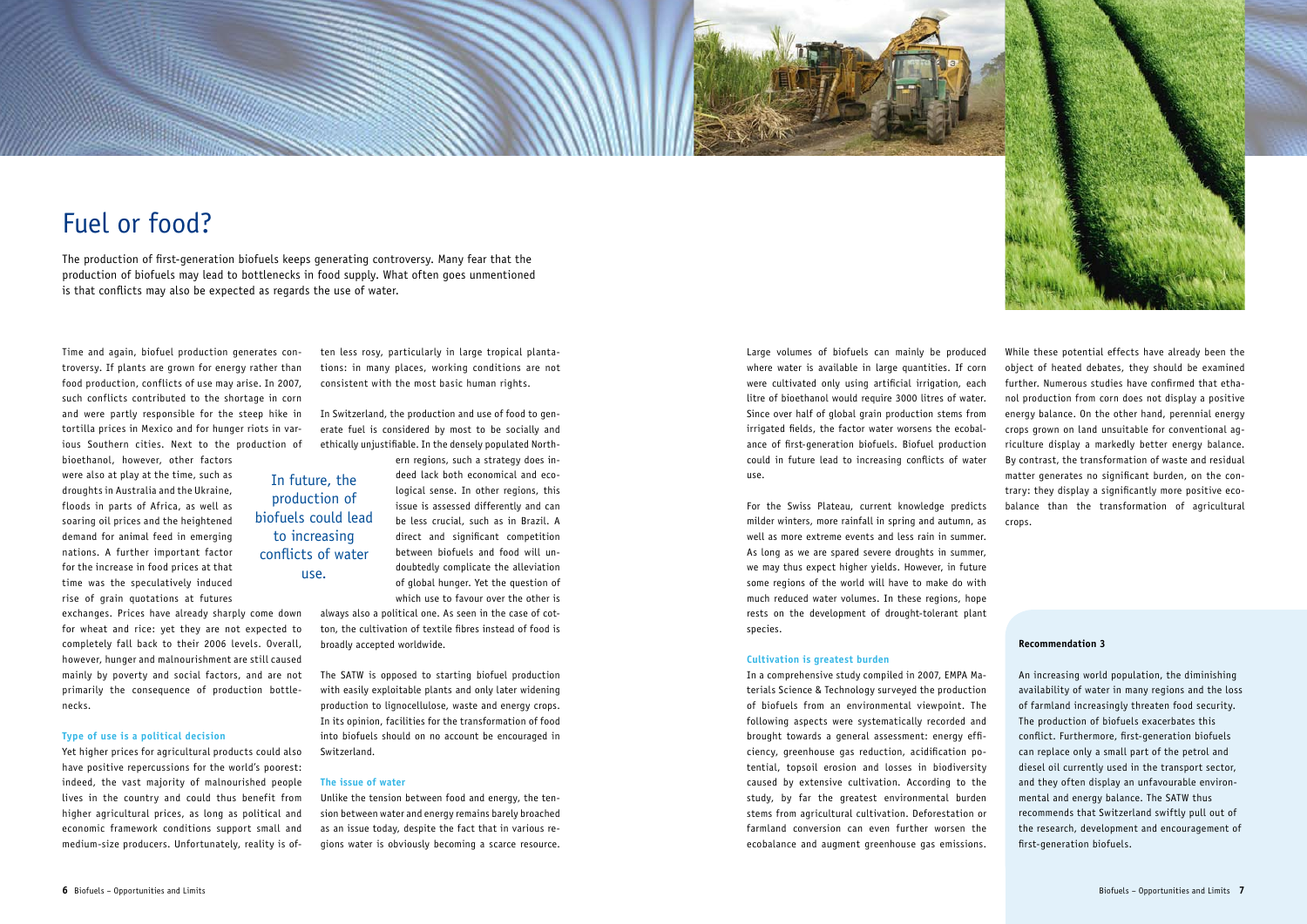

## **Implications difficult to assess**

The impact of biofuel production on global trade is currently the focus of intensive research. The EPFL's «Roundtable on Sustainable Biofuels» has confirmed that a rise in the prices of agricultural products would improve the situation for rural populations. However, at the same time it is expected that the situation of the urban poor will deteriorate with rising agricultural prices. The UNEP and other international organisations have established that the demand for energy to satisfy mobility requirements will remain high. Managing the transition from the petroleum age to the post-fossil energy future in a sustainable and distributionally fair manner must thus be given highest priority. TA-SWISS has undertaken a comprehensive study on the topic of second-

> generation biofuels, which should be completed by early 2010; in Germany, the Federal Ministry of Education and Research has recently published a detailed report.

> It is difficult to assess how biofuel production for Northern countries will impact developing countries. Palm oil

and jatropha oil, which like rapeseed oil can be used as diesel fuel, are at the forefront of these considerations. Revenue generated by the sale of these fuels or their raw materials can be an opportunity for poor countries, and the increase in world-market prices

# An opportunity for poor countries?

Biofuel production exhibits impressive growth rates and could lead to a long-term increase in agricultural prices. However, this could also represent a great opportunity for the rural population of poor countries – as long as economic and social framework conditions are set accordingly.

Bioethanol production from corn (US) and sugarcane (Brazil) is currently growing by almost 10 per cent a year. Around half of the sugarcane grown in Brazil goes into the production of ethanol. From a purely economic viewpoint, such growth rates look highly promising: they could result in a global increase of agricultural prices, which would represent a positive development for farmers. This could provide opportunities for development especially in rural areas of industrialised and developing countries – so long as appropriate social and economic

> house gas balance (at least 40 per cent less  $CO<sub>2</sub>$ emissions) and no considerably worse ecobalance than petrol. In future, it should be possible to provide such proof by certification. Given appropriate economic framework conditions, subsidising biofuels can improve the income situation in agriculture. This is what happened on a large scale in the US in the past two years. However, the risk is that these subsidies may distort competition in the global market.

framework conditions are created.

#### **Local markets are decisive**

Not all biofuels are commercially equally interesting. A decisive factor is the local market. Bioethanol produced from sugarcane in Brazil is thus currently the cheapest biofuel, while biodiesel produced in the EU is the most expensive. By the same token, not all biofuels contribute equally to improving the greenhouse

gas and energy balances. Ethanol from sugarcane (Brazil) also scores highly on this count.

The production of bioethanol from lignocellulose is currently still much more complex and costly than its production from sugarcane. Yet it is assumed that lignocellulose will be the most important feedstock for second-generation bioethanol, as it is available in huge quantities, devoid of any nutritional purpose. There is room for improvement as regards both the plant feedstock and transformation processes. Opinion varies on the increase in yield offered by optimised energy crops. Estimations of yearly growth rates vary between two and four per cent.

### **The issue of subsidies**

The production of biofuels is currently encouraged by generous subsidies, especially in the EU and in the US. These subsidies are granted independently

> of whether biofuel is produced from edible plants or from waste matter. In the US, several hundred million dollars a year flow into the biofuel industry as venture capital. However, between 2007 and 2008, this inflow shifted almost entirely from first to second-generation biofuels.

> In Switzerland, exemption from the petroleum tax requires proof that the biofuels and their production processes display a better green-

could improve these countries' economic situation. In the longer term, however, this development is only beneficial for poor countries if cultivation and trade take place under socially compatible conditions.

#### **Recommendation 4**

Increasing environmental problems caused by the use of fossil energy sources, as well as foreseeable petroleum scarcity, bolster investments in alternative energy carriers, amongst them biofuels. Many questions regarding biofuels remain unanswered. The SATW welcomes Swiss efforts to assess the issues at hand. It considers it an imperative to examine not only questions pertaining to the natural and technical sciences, but also economic, ethical and social aspects.

Subsidising biofuels can improve the income situation in agriculture. However, the risk is that these subsidies distort competition in the global market.

Managing the transition to the post-fossil future in a sustainable and distributionally fair manner must be a priority.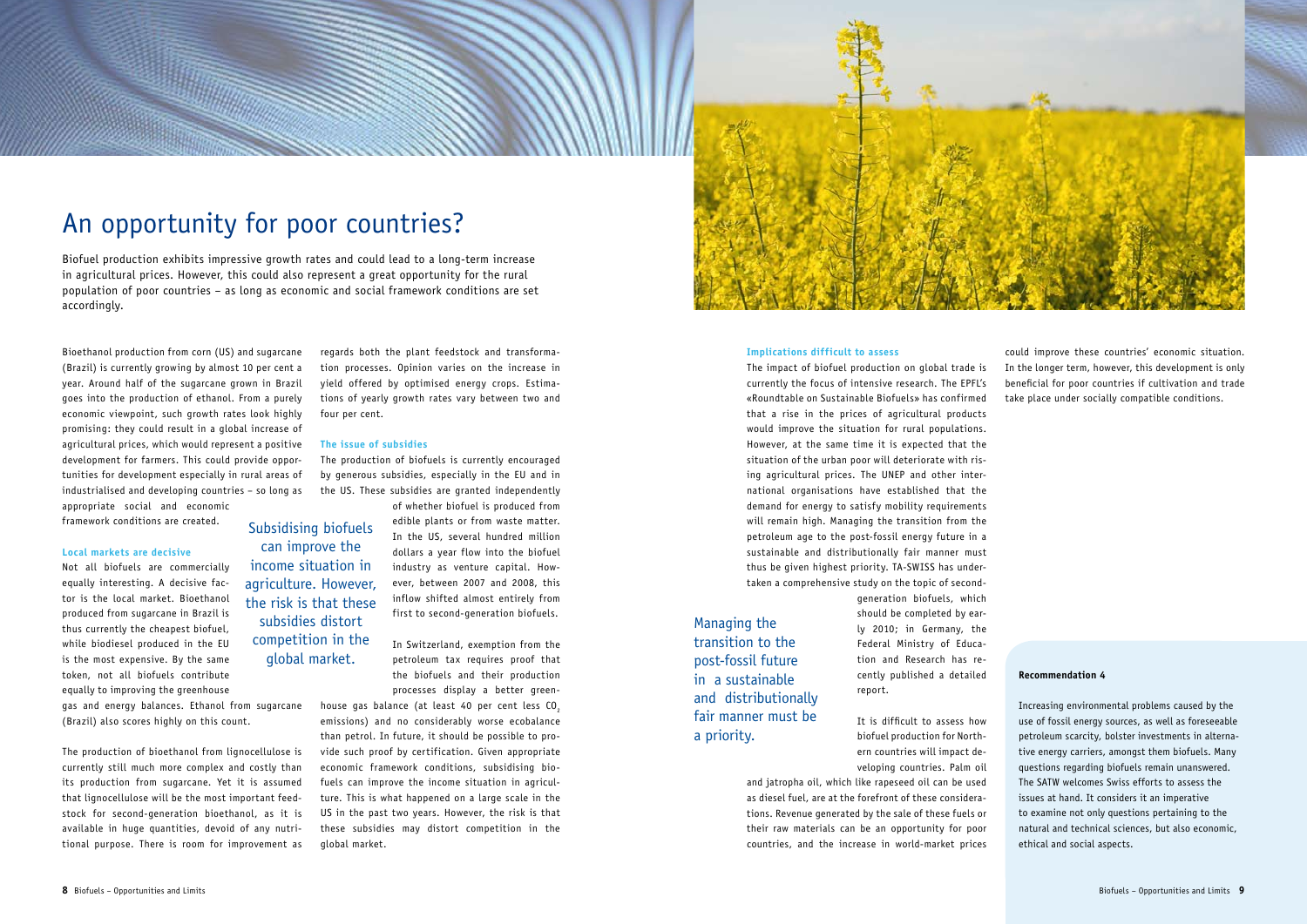

institutions on the other? How can the pace of change be controlled? Which factors are of particular importance for an optimal introduction of biofuels in Southern countries: markets, schools, water, hospitals, credit systems, roads, agricultural advisory systems, the Internet?

#### **Clear international rules**

The SATW recently highlighted the potential consequences of so-called peak oil. Considering the fact that in the foreseeable future petroleum production will have reached its peak, it is important to seek alternative energy sources and assess their suitability. Swiss day-to-day politics is concerned amongst other issues with deciding to which extent biofuels should benefit from public support. The SATW advocates biofuels having to display a positive energy and greenhouse gas balance, as well as meeting environmental and social minimal requirements, in order to benefit from tax reliefs.

In this context, the central requirement is that the cultivation of energy crops do not lead to food shortages in any country. This goal can be achieved by assessing and certifying social conditions in producer countries on a case-by-case basis. In a next step, the Swiss Federal Council is called upon to seek an international agreement akin to the Biodiversity Convention, setting binding framework conditions for the production and trade of biofuels. As an immediate measure, some NGOs are demanding a temporary moratorium to prevent the preferential fiscal treatment

# Proceeding with caution

While first-generation biofuels are already being produced on a large scale, the development of second and third-generation biofuels is only just beginning. Numerous questions also remain to be answered at a political level. The aim should be to avoid undesirable social and environmental consequences by establishing appropriate framework conditions.

Much research remains to be done on the production and use of biofuels, in the field of natural, technical and environmental sciences as well as in the sociopolitical domain. If a new technology is to be introduced successfully, a broad segment of public opinion must be convinced of its benefits. Next to opinion surveys, the general public must also be involved in the decision-making process.

#### **Many open questions remain**

There is an important need for research and development from the point of view of the natural and technical sciences. Only few demonstration facilities are in operation for the production of second-generation biofuels, producing ethanol from plant waste. Major investments are already underway in North America, while Europe is lagging behind.

More particularly, research and development are needed in the following technology fields:

- • Further development resp. breeding of plants particularly suited to the production of biofuels. These include plants containing readily degradable substances and little lignin, such as poplar, willow, alfalfa or miscanthus. Another attractive option could be given by plants which when processed release their own enzymes, introduced by breeding or gene transfer, and break down polymers.
- • Breeding of microorganisms able to efficiently break down plant polymers (cellulose, hemicellulose, lignin) into fermentable sugars.
- • Use of enzymes on an industrial scale. The optimal chemical or biological procedures must be found

for the various substrates (woodchips, straw, corn shrubs, miscanthus, biological waste) in order to produce chemical compounds that can be converted into biofuels.

- • Development of chemical-catalytic procedures to break down plant polymers.
- Production of other end products such as butanol, propanol, precursors of isoprene or plastics.

#### **Algae cultivation as an alternative?**

It should further be assessed whether water-dwelling single-cell algae are better suited to bind carbon dioxide than agricultural crops. Experiments with the green alga botryococcus braunii show that 85 per cent of these rapidly growing unicellular organisms' dry mass consist of isoprene-type lipids, which can be transformed into petrol-type hydrocarbons via cracking processes. The use of algae bred in closed systems requires much development work, and the commercial viability of such processes is far from assured.

It remains largely unclear which impact the widespread introduction of biofuels would have at an environmental, economic and social level. Various regions of the world should be assessed for how to cultivate energy crops in a socially compatible manner. A number of issues must be considered: does the production of biofuels improve, complement or crowd out traditional agriculture and forestry? Does additional revenue create added value? How is the added value distributed amongst small and medium-size producers on one hand and large corporations and of biofuels from developing countries. The NGOs fear that large corporations from industrialised nations will crowd out small farmers in the South. The SATW urges a critical assessment of the suggested moratorium, as it would also prevent those countries and regions of the South that operate in a socially com-

> patible and sustainable manner from increasing their agricultural revenue. While political decisions must presently be made regarding the first generation of biofuels, the development of second-generation biofuels is only just beginning. We must therefore proactively assess

social and political consequences and take appropriate measures in good time.

### **Recommendation 5**

The development of second and third-generation biofuels requires major investments, especially in research. The SATW recommends that public and private investors promptly undertake these investments after weighing up technical, environmental, economic, developmental and social criteria. The SATW recommends also assessing the environmental and social consequences of the large-scale cultivation of energy crops in Southern countries.

A current political challenge is the definition of environmental and social criteria to be met in order to benefit from tax reliefs. The SATW demands that Switzerland take an active role in pushing for a binding international agreement governing the production and handling of biofuels, both from a technical and from a social viewpoint. The SATW rejects the idea of a general moratorium on biofuel imports originating in Southern countries.